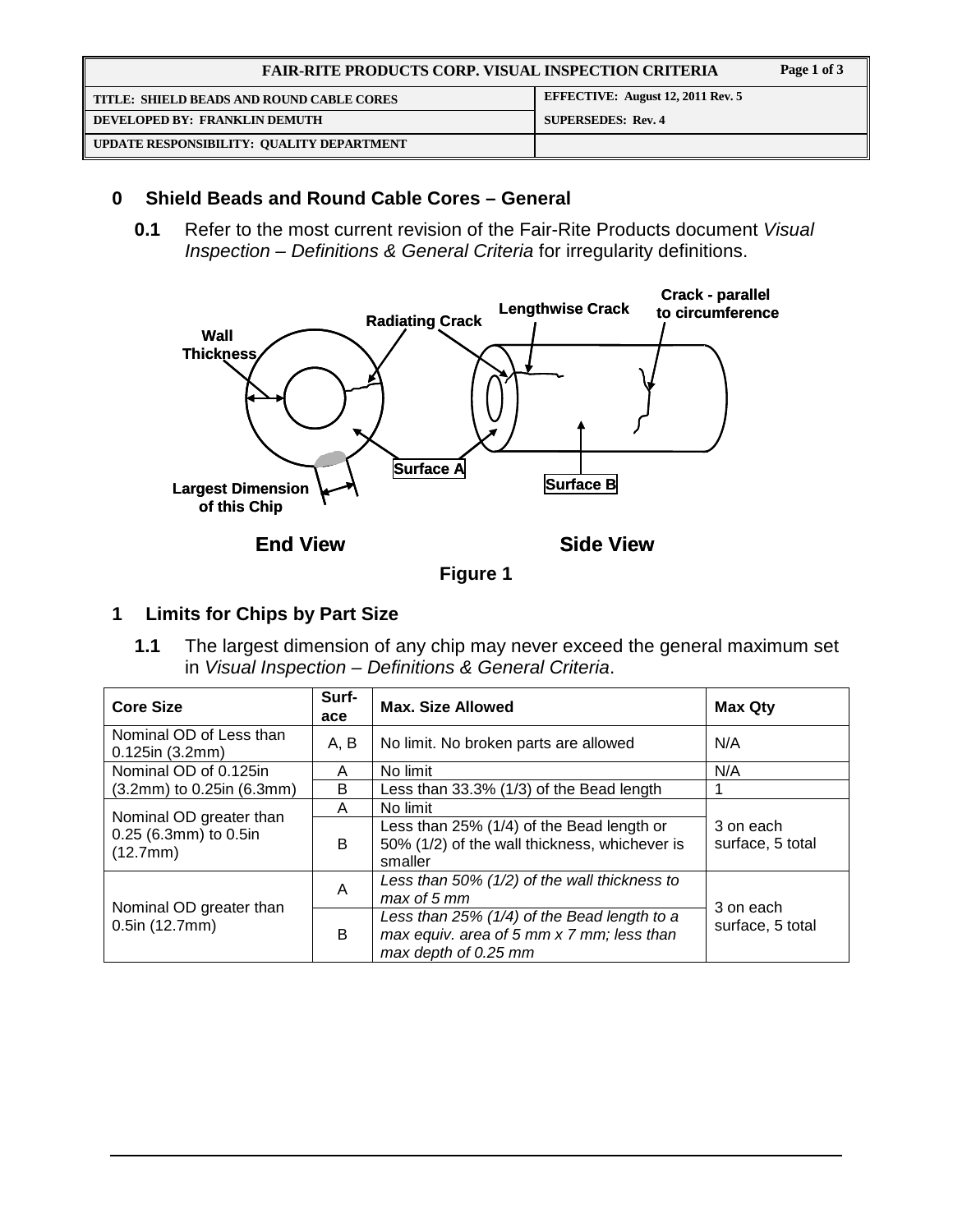## **FAIR-RITE PRODUCTS CORP. VISUAL INSPECTION CRITERIA Page 2 of 3**  TITLE: SHIELD BEADS AND ROUND CABLE CORES **EFFECTIVE:** August 12, 2011 Rev. 5 **DEVELOPED BY: FRANKLIN DEMUTH SUPERSEDES: Rev. 4 UPDATE RESPONSIBILITY: QUALITY DEPARTMENT**



## **2 Limits for Cracks**

| <b>Crack Type</b>         | Max. Size Allowed                                   | <b>Max Qty</b> |
|---------------------------|-----------------------------------------------------|----------------|
| Radiating / Lengthwise    | Less than 20% (1/5) of the Wall Thickness           |                |
| Parallel to Circumference | $133.3\%$ (1/3) of circumference – must be unopened |                |



**Figure 2**

## **3 Limits for Pullout, Bumps, Pits, etc.**

| <b>Type</b>     | <b>Max. Size Allowed</b>                                                                                              | <b>Max Qty</b>                                                                         |
|-----------------|-----------------------------------------------------------------------------------------------------------------------|----------------------------------------------------------------------------------------|
| Crazing         | No limit                                                                                                              | N/A                                                                                    |
| <b>Pits</b>     | See chip spec.                                                                                                        | See chip spec.                                                                         |
| <b>Bumps</b>    | Small to Moderate Bumps that do not<br>interfere with part fit or function are allowed                                | Unlimited                                                                              |
| Ragged<br>Edges | Ragged Edges, as defined in Fair-Rite<br>document Visual Inspection - Definitions &<br>General Criteria, are allowed. | Entire length of relevant edge(s)                                                      |
| Pullout         | 0.003in (0.076mm) deep                                                                                                | Cumulative area of Pullout must be less<br>than 25% (1/4) of the relevant surface area |
| Sticking        | No limit                                                                                                              | N/A                                                                                    |

# **4 Limits for Flash**

| <b>Core ID Size</b>                   | <b>Max. Size Allowed</b>                                                                                                                   |
|---------------------------------------|--------------------------------------------------------------------------------------------------------------------------------------------|
| Less than or equal to 0.12in<br>(3mm) | Flash is allowed. However, flash can never interfere with part size.                                                                       |
| Greater than 0.12in (3mm)             | Flash is allowed unless the part is burnished. If the part is burnished, no<br>flash is allowed. Flash can never interfere with part size. |